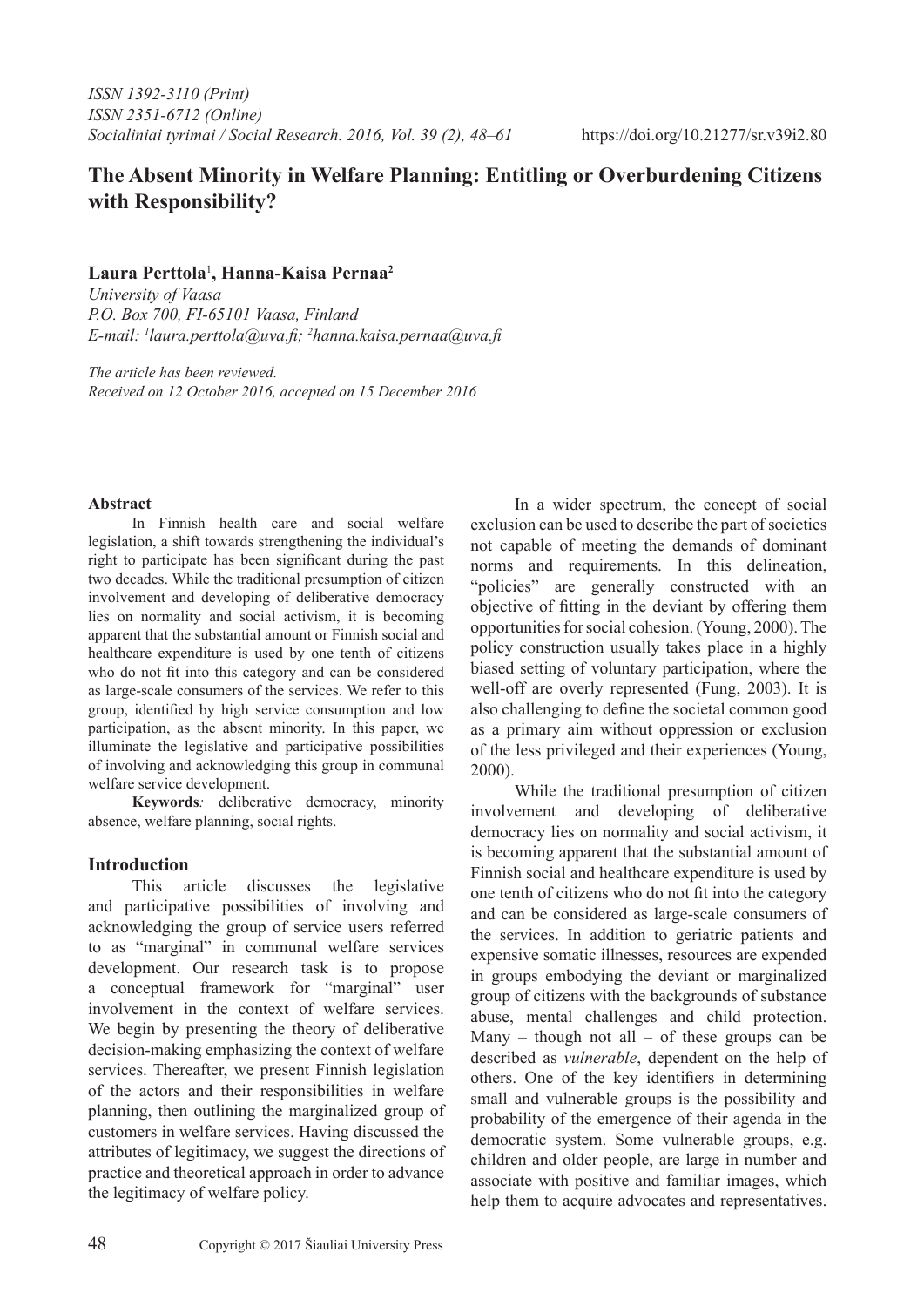Others are small minorities and defined by unfamiliar and rare characteristics, such as substance abuse, which drifts them further away from the ideal of active citizenship (Nurmi-Koikkalainen, 2006).

 The definition of good governance from the participative perspective has developed Finnish municipal counseling bodies and policy planning processes in order to meet the manifold claims of participation and minority representation. It is yet criticized of seeking consensus by addressing the questions apposite for the dominant (Pylkkänen, 2004). Welfare organizations, balancing between their difference tolerating, multiple values and a strain of efficacy, not only smooth away deviant voices but "assume the right to define and diagnose normality and deviance" (Riikonen, Makkonen, Smith, 2004, p. 312).

Finland is rearranging its welfare services by making considerable changes in social services and health care structures. It has been stated that the past Finnish health care reforms have so far failed to meet their objectives due to the disconnection between issues addressed and the challenges of the society (e.g. Vartiainen, 2010). Emphasizing individualism and the neoliberal consumerist mindset has distanced welfare policies from the communitarian values that should fundamentally steer decisionmaking (Mooney, 2009; 2012). With reference to internationally numerous, substantial and yet unsuccessful efforts to cut back health care costs by deliberating the troubled tenets of prioritization (see Oberlander, Marmor, Jacobs, 2001), we find it essential to guide the inspection of welfare arrangements towards the special characteristics of a community, emphasizing the "heavy user" perspectives in service design.

In Finnish health care and social welfare legislation, a shift towards strengthening the individual's right to participate has been significant during the past two decades. However, the right to participate in the planning of health care and social services does not implicate a substantive right to certain benefits or services. Despite their relation to constitutional and human rights, the provisions regarding the patient's and client's right to participate are merely procedural and aimed at strengthening the ideal of an active citizen.

These new procedural rights produce new kinds of subjectivities with emphasis on active citizenship and the ethical responsibilities that come with it. An active citizen is an ethical subject who is responsible not only for his own well-being but that of the community as well. What about those who refuse to become responsible or are unable to do so? The highly normative comprehension of deviancy

approaches it from administrative supremacy, focusing on controlling the menace to society while a new type of perspective to deviancy could be their divergent interpretations and construction of society and its services.

We suggest the directions of practice and theoretical approach in advancing the legitimacy of welfare policy by proposing a conceptual framework for service user involvement. In our conceptualization, special attention is given to the challenges of marginal participation and its legislative preconditions.

## **Deliberative democracy and welfare services**

The theory of participative decisionmaking arises from the deep roots of political theories, particularly democratic systems and their advancement of deliberative decision-making (e.g. Pateman, 1970). The *Deliberative democracy theory* is a normative theory focusing on the objective of policy legitimation by means of communicative processes (Chambers, 2003; Dryzek, 2010). The Finnish Institute of Deliberative Democracy (DDI, 2016) defines the conception of deliberative democracy as follows: *"…political decisions can be seen as legitimate if they are based on discussion in which different views and population groups have been equally represented. Deliberative democracy is therefore a question of reciprocity and respect for different opinions".*

The conception of deliberative democracy can be perceived as a wider, umbrella term covering, for example representative democracy, implementing the "Madisonian" ideal of political participation and electoral, representative decisionmaking. Contemporary administrative sciences have, however, embraced the term emphasizing its participative (e.g. citizen, service user, inhabitant) attributes. From the deliberative theory perspective, without ignoring other attributes or methods of democracy (such as the rule of law or voting) a political system's democratic status can be appraised by the state of their deliberative practices (Dryzek, 2009).

An essential feature of deliberative democracy is its requirement of collective argumentation preceding the decision-making (Chambers, 2003). By means of various deliberative arrangements (e.g. citizens' juries or panels, deliberative polling) an equal discourse is reached: viewpoints are articulated and valued without diminishing or denying discrepancies between the perspectives presented. Ideally, after introductions given by various experts, exchanging views and profound reflection of the issue addressed, a final conclusion,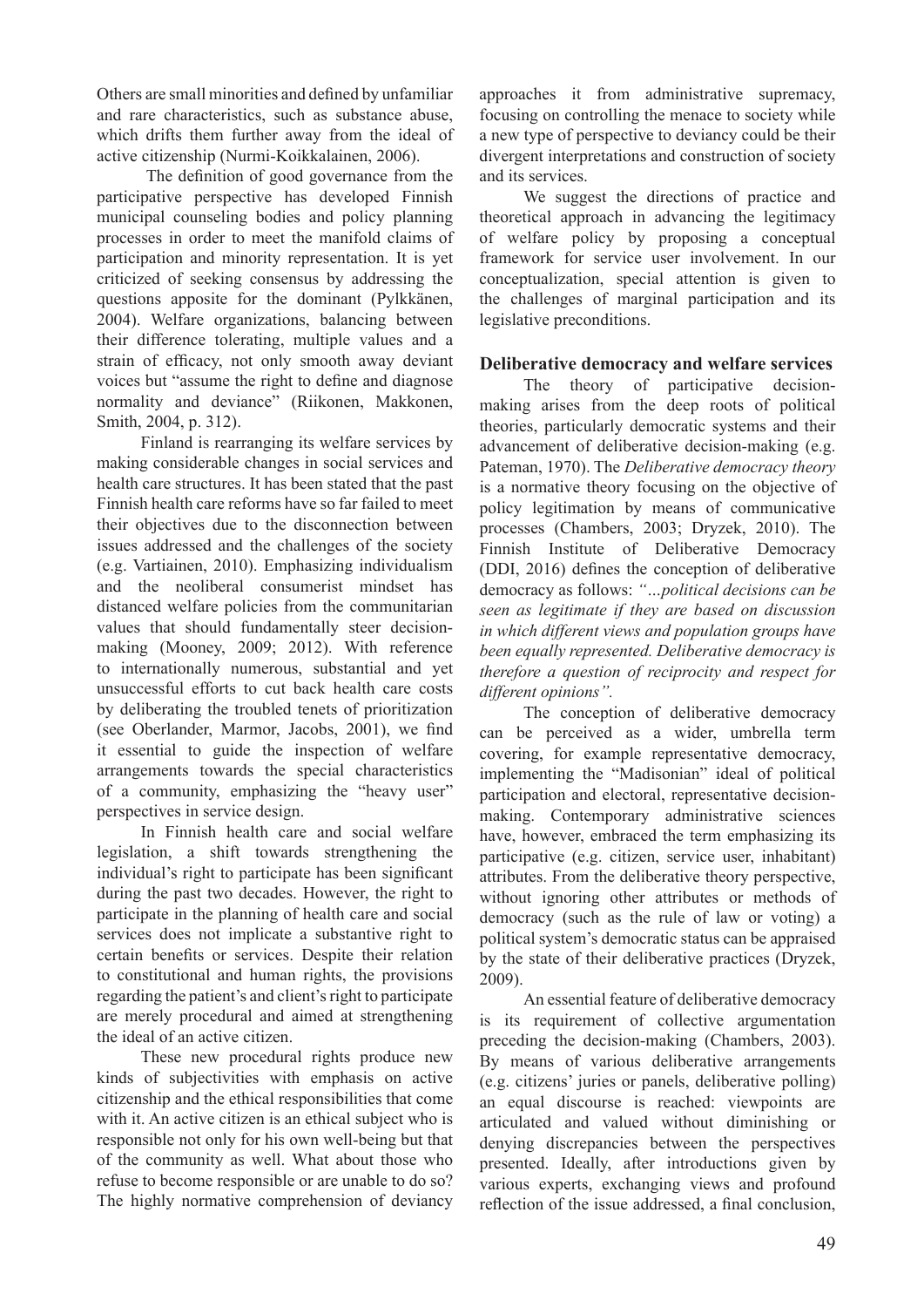in which all members of the deliberation can engage, is reached and presented (e.g. Raisio and Vartiainen, 2015).

The majority of the deliberative theorists of deliberation accentuate – embracing the Habermasian idea of "public sphere" – the heterogeneity of the group involved in deliberative discussion to ensure the diversity of arguments presented in the aspiration of optimal decisions (Sunstein, 2002) as well as to advance coherence in disunited societies (Dryzek, 2005). The legitimacy of the conclusions and decisions reached through deliberative arrangements is based on the participant's ability to reason their perceptions (Fung, 200; Young, 2000).

While acknowledging the constricted participative capabilities of the disadvantaged or underprivileged, the true equity, and therefore the objective of legitimacy, can be challenged (Raisio, Valkama, Peltola, 2014). While evolving into a more applicative theory, the idea of deliberative democracy has become more "sensitive to pluralism" (Chambers, 2003, p. 321), yet still criticized for inability to resolve the questions of injustice (Sanders, 1997; Karpowitz, Raphael, Hammond, 2009). Widely cited, the Chambers' revised definition of deliberation envisions the questions of inequity: *"Although consensus need not be the ultimate aim of deliberation, and participants are expected to pursue their interests, an overarching interest in the legitimacy of outcomes (understood as justification*  to all affected) ideally characterizes deliberation" (2003, p. 309).

The advantages of deliberative decisionmaking concepts are eminent particularly approaching an inevitable discrepancy between increasing demands of welfare services and respectively diminishing resources. Internationally observed there is a strong shift towards emphasizing service users' perspectives in service planning and welfare policy decision-making (e.g. Martin, 2008; 2011; Vigoda, 2002; Rosen, 2006). In Finland, there is a slow awakening to the significance of service users' expertise of the services while the methods of public, deliberative policy guidance are still sketching their outlines (Raisio, 2010; Möttönen, 2012).

The shift is somewhat perceptible in documents concerning service planning and reforming; e.g. the Ministry of Social Affairs and Health (STM) is framing customer orientation in its strategy as "an offset of developing services as well as a strategic choice aimed to shift emphasis towards preventative and achievable care". Reforming of services is implemented through "the active participation of service users", yet assigning the communities (municipalities, regions) to determine their means of citizen involvement (STM, 2011). Despite the efforts of Finnish ministries and public offices in developing citizens' engagement and municipal democracy (e.g. Open Government Action Plan 2015-2017), experiments in participative, deliberative democracy have remained local and relatively small-scale.

# **The actors and their responsibilities in welfare service planning**

## *The responsibilities of the authorities*

There is no specific mention of participatory welfare planning in Finnish law. The duty to plan and develop welfare services on a general level is divided between different authorities: the Ministry of Social Affairs and Health, communities as service organizers and "the centres of excellence on social welfare" (Government decree on the activities of social welfare know-how centres 1230/2001), statefinanced regional development networks in the social sector. In health care, the responsibilities in planning and development work are respectively divided between the Ministry, research agencies under the Ministry's administrative branch and the organizing authorities, i.e. municipalities and hospital districts.

The legal framework of welfare planning concentrates on the responsibilities of service organizers in collecting and utilizing both professional expertise and empirical data concerning social problems and welfare. In the context of social services, this activity is called structural social work and is divided into three parts:

- 1. Providing client work-based information about client needs and their social connections as well as the impacts of the services responding to these needs
- 2. Target-oriented actions for preventing and correcting social problems and improving the living environment of the inhabitants of the municipality.
- 3. Bringing social welfare expertise into the planning of other sectors of municipal services as well as co-operating with private service providers and organizations in developing local social work and services (Social Welfare Act (hereinafter SWA), 1301/2014, §7).

Officials' responsibility to mediate the needs and views of clients is regulated in both general and specific laws in the welfare sector, e.g. in the SWA §8, which obliges officials to pass on information regarding the needs of people with special support needs, and paying special attention to these needs in service development. The obligations of officials regarding welfare planning culminate in various obligatory plans, which must be conducted as part of municipal strategic planning. Such plans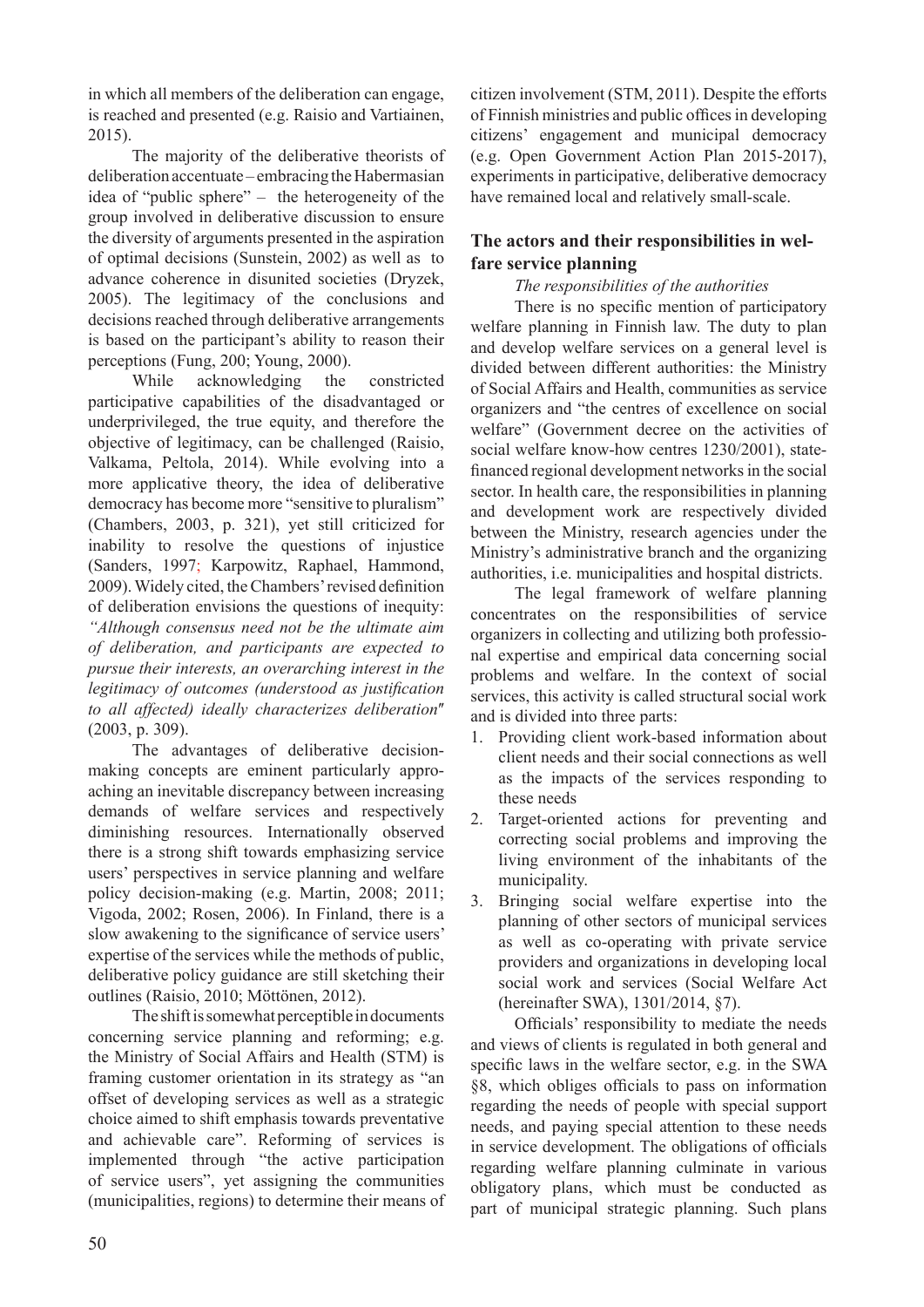include, e.g. municipal welfare report, welfare plan for children and youth as well as a plan for supporting older population. Municipal citizen councils, which are statutory for the representation of older people and persons with disabilities (Local Government Act (hereinafter LCA) 410/2015, §27, §28), have the right to participate in drafting these plans at least in the form of comments. Requests for comments are usually sent to all relevant client and patient organizations but these requests are neither mandatory nor any reaction to the received comments.

Clients have no legally recognized way to participate directly in the planning of welfare services. They are represented by: 1) professionals as information collectors and mediators and 2) client organizations as reference group-based forms of social activism. From the viewpoint of social margins and large-scale service consumers, the latter form of representation is of weak significance, since a high level of needs in support and services tends to correlate with a low level of social activism, which, in fact, makes the participatory and empowering efforts of the professionals the very essence of social work with marginalized clients (see e.g. Fook, 2000; Parton and O'Byrne 2000).

#### *The participative rights of the service-users*

Finland has passed two groundbreaking laws on patients' and clients' rights. The Act on the Status and Rights of the Patient 785/1992 (hereinafter Patient Act) was the globally first law on patient rights in health care and The Act on the Status and Rights of the Clients of Social Care 812/2000 (hereinafter Client Act) provided similar rights for the clients of social care. These laws focus on the individual's right to self-determination and access to information regarding the planning and implementation of their own services. The laws do not include any collective rights or set any obligations for the service organizers regarding welfare service planning on a general level. The individual's right to participate in their own matters is relatively strong, however, including the right to decline any services (Patient Act §6; Client Act §8), the right to co-operate in the planning and implementation of social of services (Client Act §7) and express or decline 'mutual understanding' regarding the statutory service or treatment plan (Client Act §7; Patient Act §4a). As these plans obligate the service providers, the right to participate in formulating service or treatment plans is the weakest of these individual rights, reducing the individual's actual right of decision to the *right to accept or decline* the offered services.

These individual rights are based on two separate constitutional rights: the right to life,

personal liberty and integrity (The Constitution of Finland 731/1999 §7) as a basis for the right to self-determination and the right to social security as a basis for necessary care and income as well as sufficient welfare services (§19). Furthermore, the equality of all people (§6) and the public authorities' obligation to protect basic rights and liberties (§22) serve as a backbone of Finnish constitutional thinking, defining justice in welfare as equality in terms of access to and the content and quality of services (Paunio, 2001). These constitutional social rights, in turn, implement international treaties on human rights. This mechanism turns individual rights into equivalent responsibilities of the state and the municipalities. The subjective constitutional social rights have effects in all aspects of the legal system: in the justification, making, interpretation and application of law (Tuori & Kotkas 2008; Hänninen 2010). For this reason, is it not relevant to make a distinction between the right-based and regulatory approach to user participation in the context of welfare planning, as the two mechanisms are integrated (cf. Tritter, 2009).

A major concern, however, has been expressed over the increasingly procedural nature of the individual social rights in the Finnish social and health care legislation. The above-mentioned participatory rights do not protect the access to certain services or benefits as *substantive rights* do. In contrast, they protect the right to proper procedures in applying for and implementing the services, and thus they can be described as *procedural rights* (Kotkas, 2010). The individual's right to participation in the decisionmaking concerning one's own welfare supports the fulfillment of the right to self-determination, but in the same time it gives the individual new responsibilities. Instead of being automatically entitled to certain services, the client or patient is obligated to participate actively in order to obtain and retain a better standard of service. This can be seen as a manifestation of the ideal active citizen taking responsibility for one's own well-being (see Kotkas, 2010). There are no sanctions for neglecting one's participatory duties, but the quality and individuality of the services may diminish. This is alarming, considering the characteristics of largescale service consumers.

The right to participate, especially in the context of deliberative democracy, has some fundamental tensions in relation to the basic values of public welfare and social care. The client has traditionally been regarded as a passive care-receiver and object of services, whereas the professional personnel have an active role of caregivers and benefit providers. This has led to the dominance of the authoritative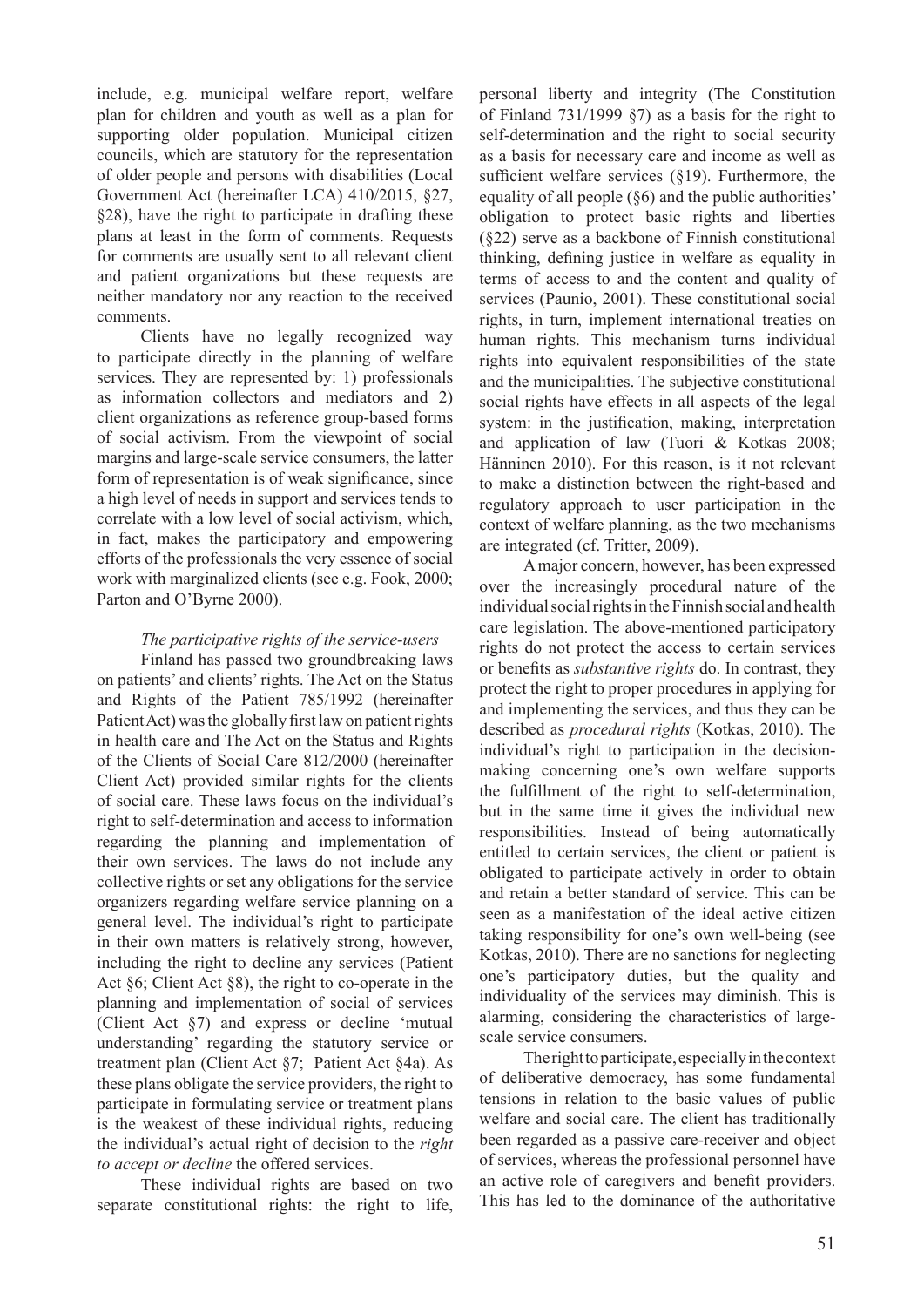perspective in the guidance and counseling of the client (Government Bill 137/1999). Welfare services are provided considering the patient's or client's *best interest,* which is determined by the professionals. This *paternalistic* way of thinking, originating in the Hippocratic oath, is manifested in medicinal ethics and the welfare personnel's ethical code (Tuori & Kotkas, 2008; Beauchamp & Childress, 2012). The *principle of safeguarding and protection* is closely linked to paternalism, obligating the welfare professionals to protect individuals from harm against others and against themselves (Mäki-Petäjä-Leinonen, 2003). On the other hand, the rise of consumerist welfare models has gradually developed the Finnish welfare system towards implementing activating measures as preconditions for providing social benefits and in many ways encouraging the clients to take more responsibility in the planning and provision of their own services, thus prioritizing the right to self-determination over paternalism (Kotkas, 2010; Tuori & Kotkas, 2008).

According to the national RAI database, only 10-50 percent of older people within long-term care participate in the assessment of their own capacities and service planning. The lowest percentage of participation, 10-17 percent, was among the residents of nursing homes and institutions, i.e. people with largest service needs (Finne-Soveri & Noro, 2012). The ideal of the active citizen cannot be applied to these large-scale service consumers with diminished capacities and functional restrictions. However, the ideal of active, responsible and interested citizen has effects on the services they receive. The welfare system promises a sufficient amount and good quality of services (SWA §1; HCA §2) but in return it requires individual participation in the assessment of service needs and planning of service content. If the client does not have enough interest or capacity or participate, there is a severe risk of a poor quality of service or even abuse. Recently, the National Supervisory Authority for Welfare and Health (Valvira) reported the results of an enquiry addressed to the personnel in social welfare units providing 24-hour care for the elderly. Results show that 93 percent of the respondents had noticed some kind of abuse (Valvira, 2016). The findings were mainly associated with stressing working conditions or shortcomings in supervision and management, but the clients' vulnerable position and incapacity to participate are among the known risk factors of elder abuse (Caste, Ferguson-Rome & Teresi, 2015).

### **Citizen participation in Finnish welfare**

Citizen participation on a more general level is protected by the recently revised Local Government Act §22. According to this paragraph, the inhabitants of the municipality have the right to participate in and influence the activity of the municipality. This right may be promoted especially by:

- 1. Organizing public hearings and citizen juries.
- 2. Surveying public opinion before decision making.
- 3. Electing service user representatives into municipal governing bodies.
- 4. Organizing opportunities to participate in the financial planning of the municipality.
- 5. Planning and developing services together with clients and service users.
- 6. Supporting the unprompted planning and preparation work done by citizens, organizations and other local communities.

It is noteworthy that the actions listed in the paragraph are merely informative in providing examples of efficient citizen involvement. The implementation of these actions is voluntary to the municipalities – in the realm of their autonomy they may use some of these methods or perhaps none at all (Government Bill 268/2014, p. 150). However, the citizens' right to participate is legally binding and the municipal council is obligated to provide diverse and effective means to exercise this right. Section 5 of the above listed paragraph is entirely new. Planning and developing services together with clients and service users can be applied in all varieties of public service planning: small sections or large systems, in narrow or broad topics, in long-term or short scale projects. In the reasoning of the government proposal, there are listed numerous methods of conducting such user-oriented development. They include collecting client feedback, measuring client satisfaction, events of brainstorming and envisage, service experiments, collaborative planning and service design. The new Local Government Act also recognizes service development via citizen activity in projects, campaigns and networks together with client organizations or other communities. In addition, the new act also gives citizens the right to make initiatives concerning service innovations, i.e. suggesting more efficient or client-friendly ways of producing public services. Execution of this right, however, requires a decision by the municipality to apply the service initiative model (Government Bill 268/2014, p. 151-152).

One of key expectations of the law is that it ensures the enforcement of values that otherwise might not be taken into account in societal practices such as organizing services. Laws can be set up to assure that proper tools are used in order to ensure the protection of predetermined values (Larsson, 2013). The values which steer welfare planning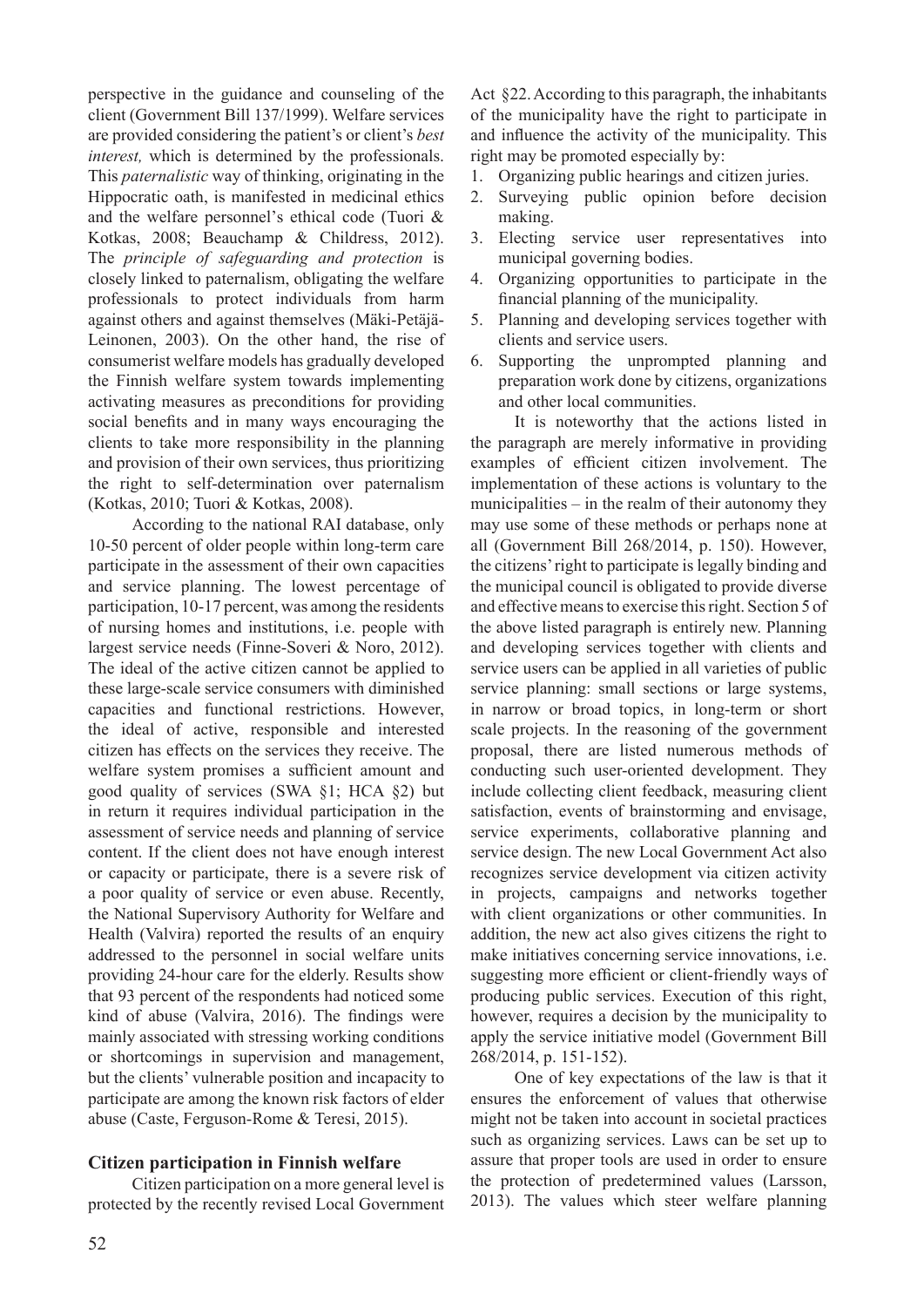can be found in social and health care legislation, from the paragraphs stating the law's purpose (SWA §1; HCA §2; Client Act §1). The central values from the viewpoint of welfare planning are 1) client-orientation, 2) equality and 3) participation. The above-mentioned LCA §22 which regulates municipal inhabitants' right to participate is a juridical safeguard for the enforcement of these values but it does not guarantee proper implementation of the law in local welfare policy.

The legal framework governing Finnish welfare planning can be regarded as up-to-date, flexible and responsive to the needs of clients and patients as it enables all forms of citizen involvement and participatory planning. However, the administrative activity in the welfare sector does not take full advantage of the options enabled in the law. Socio-legal scholars have analyzed reasons for dysfunctions of laws in their social context using American sociologist Robert Mertons's functionalist theories as a starting point (Merton, 1968). One reason for dysfunctional laws is that the legal norms are ill-fitted to the social norms and the societal context that they try to regulate, which leads to unintended consequences of legal implementation (see Mathiesen, 2005). In the context of welfare planning, the values of health care and social work are not always easily reconcilable with the values of deliberative democracy. When we consider the needs of large-scale service consumers, the right to care and protection becomes the first priority leaving involvement and participatory efforts as a secondary concern.

### **The hidden significance of the disadvantaged**

From welfare policy point of view, one of the biggest challenges in deliberative deliberation executing lies in strengthening equity by fortifying the voice of the quiet marginal. By increasing societal inequity, the theme of welfare equity can be estimated to grow substantially. Individualistic, market oriented mindset has already significantly shaped Finnish health care services: the growth of private welfare services in the 2010s has been stronger than public services. In a study executed in 2004, 11 percent of Finnish population sought to get help in private health services and only 10 percent stated to have bought private health insurance<sup>1</sup>, whereas in a similar study executed in 2013, the

possession on private health care insurance amongst adults was already 22.7 percent and amongst children – as much as 52 percent (Kallio, 2008).

The socio-economic demography of private health insurance purchasing shows them to be polarized strongly in the favor of wealthy households and, respectively, the underprivileged to be uninsured. This group consists partly of a population group referred to as "marginal" or "disadvantaged", yet found to create a noteworthy proportion of Finnish social and welfare expenses. In a study implemented in Oulu (northern city with 190 000 inhabitants, placed within the five biggest cities in Finland) 10 percent of inhabitants were discovered to accumulate as much as 81 percent of the total expenses in municipal welfare services. In addition to geriatric patients and with expensive somatic illnesses, resources are expended in groups embodying the deviant or marginalized group of citizens with the backgrounds of substance abuse, mental challenges and child protection (Leskelä, Komssi, Sandström, Pikkujämsä, Haverinen, Olli, Ylitalo-Katajisto, 2013). The study resonate with earlier study made in Helsinki and its surroundings (Kapiainen, Seppälä, Häkkinen, Lauharanta, 2010), wherein a similar distribution of costs was found.

Results in the research on children's wellbeing in Finland (e.g. Tähtinen, Broberg, Forssen, Hakovirta, 2004) predict the continua of welfare challenges and polarization of wellbeing due to multiple problems of a small part of children suffering from weak domestic resources. Also a study by the National Institute for Health and Welfare (THL) and the Network of Youth Research (subordinate to the Ministry of Social Affairs and Health) indicates high costs of the marginal customers of welfare services (Aaltonen, Berg, Ikäheimo, 2015). According to the study, the gross expenditures of "chronically marginalized" youth's health care services are sevenfold and pharmaceutical costs as much as tenfold compared to youth, secondary school graduates, without an imminent threat of marginalization. The correlation between chronic marginalization and high healthcare costs was shown to interconnect strongly through mental problems. The study also indicated a general discontent with meeting youth's needs in healthcare services, which was estimated to be paramount amongst the risk factors of marginalization.

## **Ambiguous inclusion**

The variety of solutions to include demographically reflecting population in policymaking has been present since introducing the ideas of inclusive democracy. Deliberative democracy theory

<sup>&</sup>lt;sup>1</sup> All Finnish people are insured by the state, entitling the inhabitants to seek services in public, primary healthcare centers and (through a referral system) specialized healthcare. Private healthcare services, including specialized physician services, can be purchased by private health insurance coverage or private settlements partly supported by the state. Occupational health care services are provided for all employed people.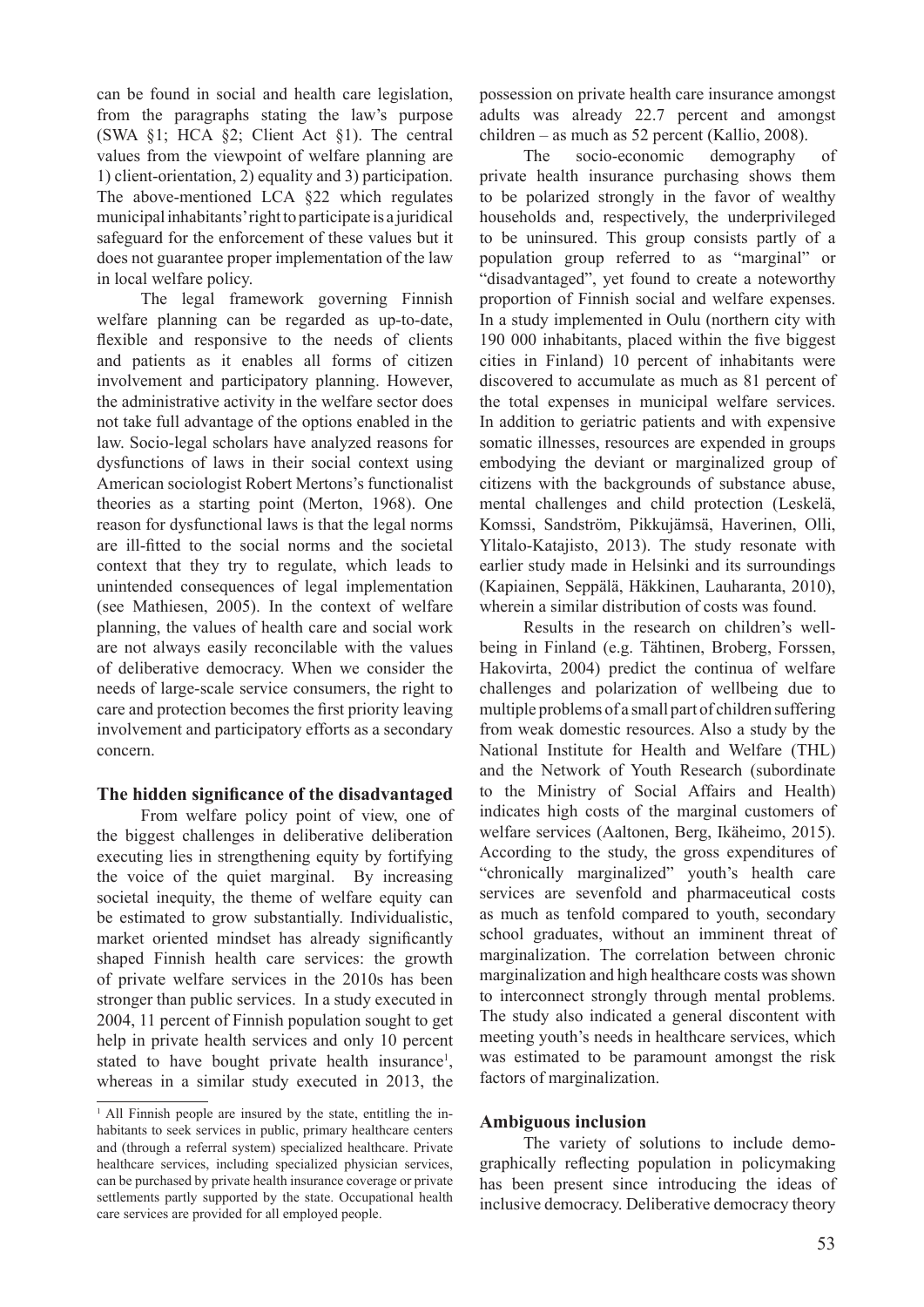efforts to increase legitimacy claim of decisionmaking have produced a variation of mini-publics, consisting of citizens' juries, consensus conferences and deliberative polling. Whether or not the practical strategy of using microcosmic deliberation fulfills a requirement for participation as one of the major values of deliberation it has been widely discussed (see Lafont, 2015). Yet it has also been questioned if a randomly selected group of ordinary people, at the end of the deliberative process, after engaging in a "deliberative filter" of adequate expert introduction and good quality deliberation, can indisputably be considered as a mirror (see Fishkin, 2009) of population as a whole (Lafont, 2015; Parkinson, 2006).

One of the main principles of constructing mini-publics in a legitimate fashion is to include participants "from the target population in miniature" (Raisio, Valkama, Peltola, 2014, p. 83). Whilst compressing the public sphere into a smaller constitution, *mini-publics* are presented as ways "... to capture the otherwise-missing voices and [minipublics] provide opportunities for organised interest groups and hyper-interested individuals to attend as expert speakers" (Raisio, Carson, 2014, p. 77). Minipublics are suitable for considering general issues such as "issues of energy or economy" (Ibid., p. 79).

Deliberation amongst sub-national or marginalized groups (also referred to as in-group or *enclave deliberation*) consisting of a homogenous or "like-minded" (see Fung, Warren, 2011) group of people are more rarely encouraged presuming that they diminish the prospects of reaching a collective view or embracing societal diversity (Walsh, 2007; Miller, 2000) and create group polarization (Sunstein, 2002). However, according to Vasilev (2013), in-group deliberation can serve as a forum of "transformative" deliberation, an identity shifting postulating across-groups deliberation and communicative development in fragmenting societies. Karpowitz, Raphael and Hammond (2009, p. 576) present similar study evidence arguing that in-group, enclave deliberation among disempowered groups offers "some of the same benefits of deliberation found in more heterogeneous groups" by a careful design and proficient facilitators.

Lyn Carson (Raisio, Carson, 2014) illustrates the level of inclusiveness with a continuum: the ideal situation of including the whole sphere of society lies at the other end of continuum, whereas the enclave deliberation is positioned across from it. Minipublics is situated right next to the public sphere, illustrating it as the next best method considering the realization of inclusion. The concept of *sector mini-publics* is located in between mini-publics and

enclave deliberation and is characterized to address a distinct segment of population. The inclusive objectives of the mini-publics sector differ from the previously described by addressing a section of society "relevant to the specific policy" (Ibid., p. 89) such as youth, elderly or citizens with disabilities (Ibid.).

The practices as well as incentives to encourage the missing participants to involve themselves in policy deliberation have been ruminated to a great extent. The majority of this discussion seems to consider the inclusion of citizens with physical impairment or disability, less attention has been paid to the inclusion of groups with social disparities. Nevertheless, representative selection by representative polling using incentives or the yielding results of participation, or using recruitment processes (e.g. Fung, 2003) would have to be brought to bear the context of marginalized welfare service users.

## **The legitimacy of welfare planning from the viewpoint of marginal involvement**

From legislative point of view large-scale service consumers have no obligation to participate in service planning. However, their views and needs should be collected and mediated for the development and planning of services as a legal responsibility of officials. The LCA §22 as a general provision, and the SWA §7 specifying it in the context of social work clearly state as the duty of officials to provide information concerning client needs when planning services. In Finnish health care legislation, indirect participation has a less binding normative basis than in social care, as the Health Care Act (HCA, 1326/2010) only obligates municipal officials to monitor health and well-being of its inhabitants not collecting information directly from patients.

This procedure of gathering client and patient information represents indirect client participation. The vast majority of involvement activity in the welfare sector is indirect involvement and typically entails information gathering from service users. Direct involvement, by contrast, is based on clients, patients and the public taking part in actual decision making. This includes determining the services that are offered and how resources are used. Indirect participation allows professionals and officials to make final decisions. They can choose to ignore feedback from people if they think it inappropriate or decide what aspects of information they have collected they should take into account (Tritter, 2009).

In other words, the absent minority is not expected to participate and yet their views are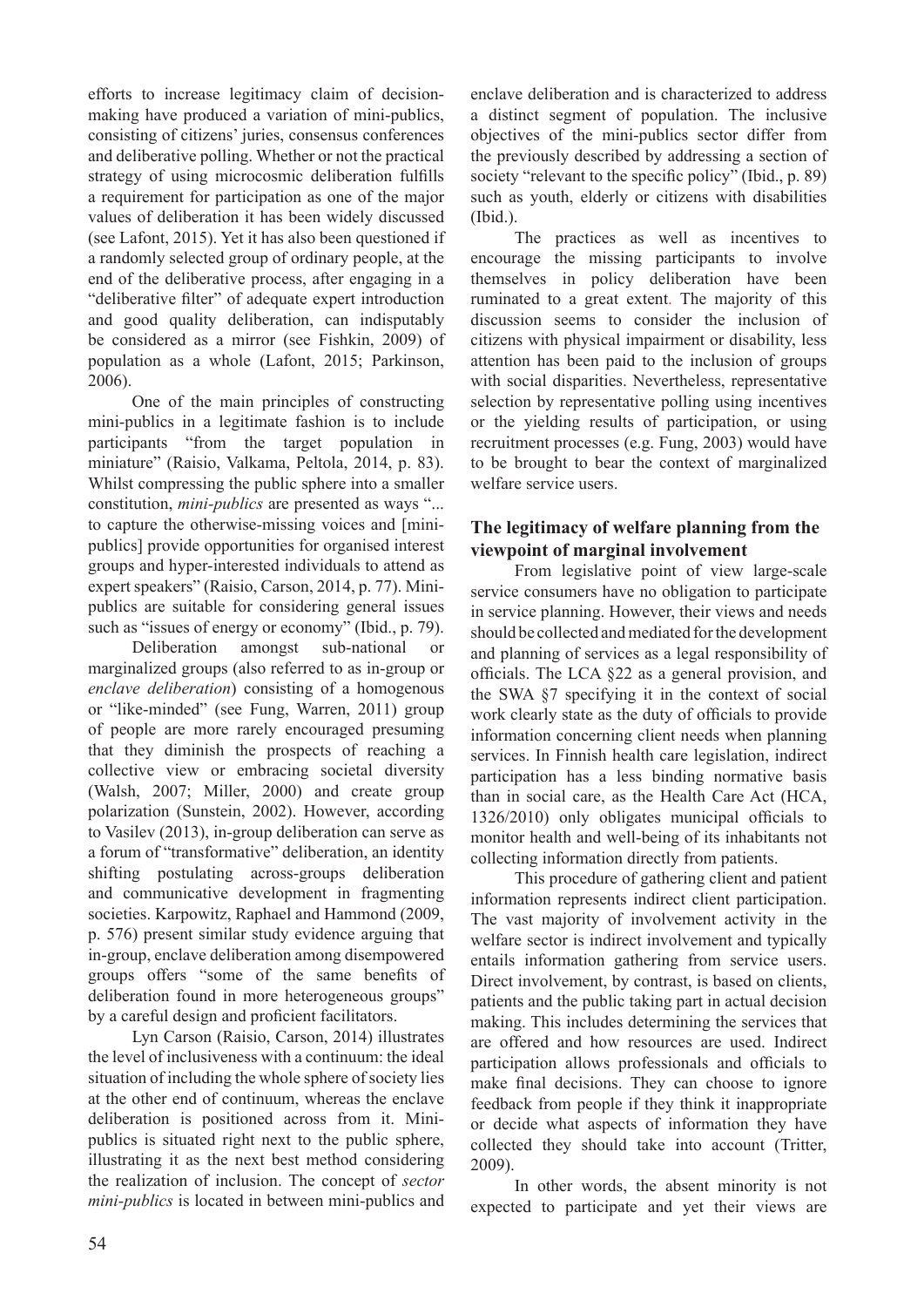regarded to be the starting point of welfare service planning. However, it can be argued that they may not have the possibility to participate regarding the methods of promoting the right to participate, as the list of means leans heavily on the concept of active citizenship and the 'ordinary' citizen with sufficient social capacities (see Raisio, Valkama & Peltola, 2014). The legislator has recognized their role as the main service user group but has it provided them with functioning means of influencing the service planning process?

The legal framework governing Finnish welfare planning can be regarded as up-to-date, flexible and responsive to the needs of clients and patients as it enables all forms of citizen involvement and participatory planning (see Bächtiger et al., 2010). However, administrative activity in the welfare sector does not take full advantage of the options enabled in the law. According to sociolegal scholars, formal citizen participation as it is described in laws does not necessarily mean inclusion in practice. The informal viewpoint to participation must take into consideration both sides of the matter: whether or not a citizen has the formal possibilities to act, or has the actual possibilities to act (Baier, 2010; Larsson, 2013).

# **A conceptual framework for marginal involvement**

The many conceptualizations of public involvement build on the "ladder of participation" proposed by Arnstein (1969), representing the increasing degrees of involvement from nonparticipation to citizen control. Tritter (2009) has proposed a conceptual framework for patient and public involvement (PPI) in health care, covering five different categories of involvement activities: treatment decisions, service development, evaluation of services, education and training of health professionals and research. In Tritter's conceptualization, these five categories of PPI activities are differentiated in relation to

three dimensions: 1) individual and collective participation, 2) direct and indirect approaches and 3) proactive and reactive nature of involvement. His model serves to conceptualize PPI activity in the context of health policy. However, Tritter's model fails to recognize the fundamental differences between legally binding involvement activities and other, optional or spontaneous types of citizen participation. The latter type is closely connected to *consumerist* definitions of user involvement, in contradiction to *democratic* models (Tritter, 2009; Croft & Beresford, 1993).

The Finnish welfare system consists of two normatively separate sectors: health care, which is distributed through treatment decisions, and social care, which is distributed through administrative decisions. At the same time, new legislation (e.g. in elderly care) and political reforms are merging the two sectors into one, more client-oriented and centrally governed field of welfare services. This development raises a distinction between regulated and optional involvement activities into a key position. Some activities of user involvement can be applied according to choice, such as involving the client or a user panel in decision making, or enquiring user opinions prior to the implementation of new services. Other activities, however, are obligatory and based on legal norms, such as requiring client acceptance for service delivery or monitoring the service needs of the inhabitants of the municipality.

In order to conceptualize key characteristics of large-scale service consumer involvement, we propose that Tritter's analysis of policy drivers should in fact serve as the fourth dimension to his model of PPI involvement (Tritter, 2009; see also the starting point of Tritter's conceptualization in Oliver et al., 2008). This model provides a framework for specifying involvement activities in relation to: 1) *participatory role* (individual-collective), 2) *degree of involvement* (direct-indirect), 3) *mission*  (proactive-reactive) and 4) *the legal drivers*  (optional-regulated) (see Table 1).

Table 1

|                   | Direct: taking part in decision making |              |                     |             | Indirect: information gathering |             |                 |                     |
|-------------------|----------------------------------------|--------------|---------------------|-------------|---------------------------------|-------------|-----------------|---------------------|
|                   | <b>Proactive</b>                       |              | <b>Reactive</b>     |             | <b>Proactive</b>                |             | <b>Reactive</b> |                     |
| <b>Individual</b> | optional                               | regulated    | optional            | regulated   | optional                        | regulated   | optional        | regulated           |
|                   | <i>service</i>                         | (acceptance/ | <i>(corrective)</i> | (complaint) | (planning)                      | (assess-    | (follow-up      | (client)            |
|                   | planning)                              | denial)      | measures)           |             | discussions)                    | ing client  | discussions)    | feedback)           |
|                   |                                        |              |                     |             |                                 | needs)      |                 |                     |
| <b>Collective</b> | optional                               | regulated    | optional            | regulated   | optional                        | regulated   | optional        | regulated           |
|                   | (planning)                             | (councils,   | (reviewing)         | (councils,  | (recom-                         | (monitor-   | (polls, re-     | <i>(collective)</i> |
|                   | panels)                                | initiatives, | panels)             | reviewing)  | men-dations,                    | ing service | search)         | feedback)           |
|                   |                                        | comments)    |                     |             | comments)                       | needs)      |                 |                     |

**Model of welfare service user involvement in Finland**

*Source*: Modified from Tritter, 2009, p. 277.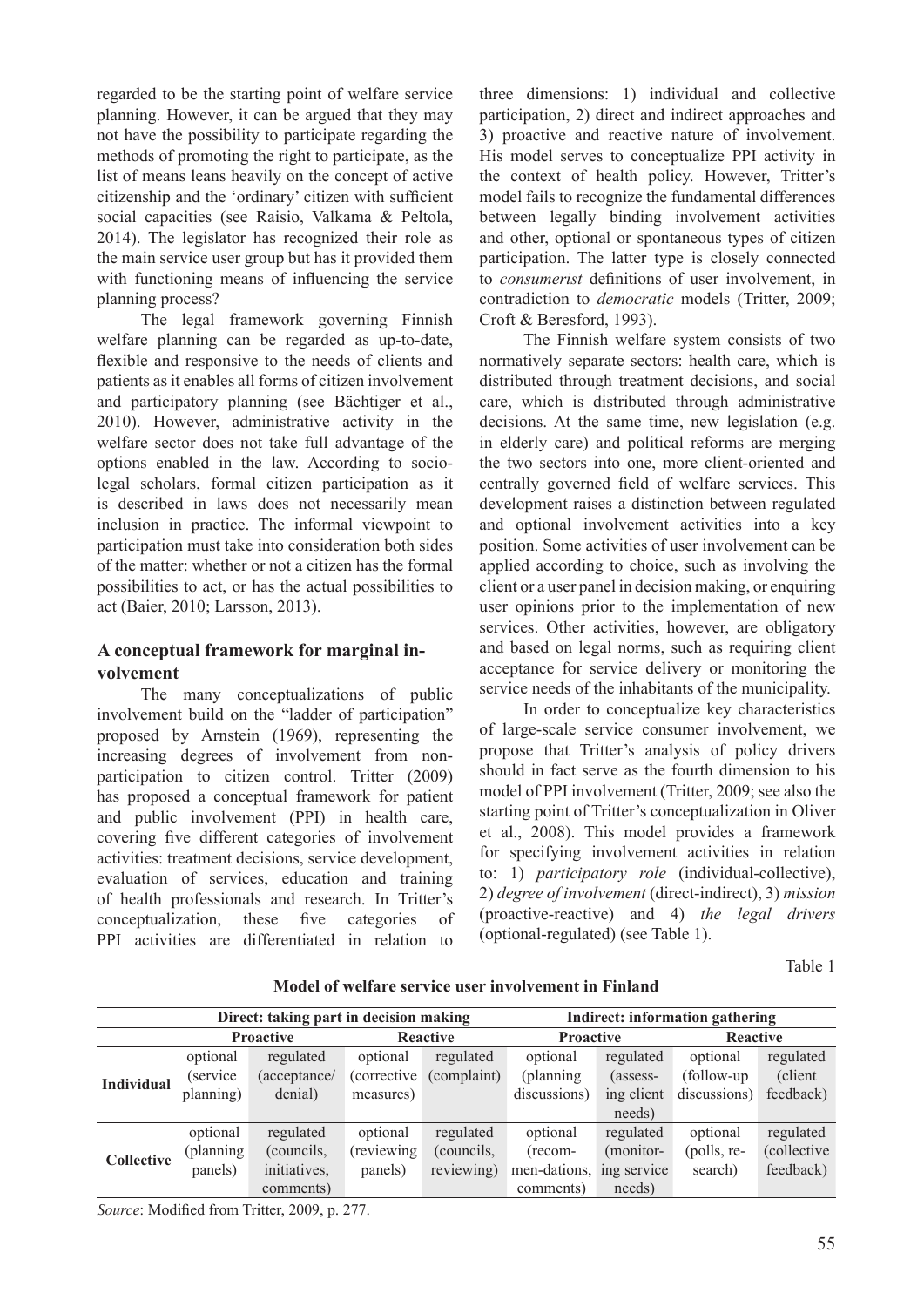The model sets the minimum standard of user involvement based on legal norms (the grey area in Table 1) leaving the maximum as an open category (white area). There is no limit to which extent optional activities may be developed, whereas obligatory involvement efforts required from the service organizers are set as statutory duties. Due to our Finnish welfare context, the comprehension of 'rights-based' and 'regulatory' policies differs here from Tritter's comprehensions, as Finnish legislation and administrative praxis are highly rights-based. Tritter associates rights-based policies with patient consumerism and primacy of the individual, whereas Finnish policy sets the individual's constitutional social rights as the basis for special legislation and the services provided according to these statutes (Tuori & Kotkas, 2008). In this conceptualization, the optional policies are equivalent to the rights-based policies in consumerist models (see Tritter, 2009). In Table 1, we have described different involvement activity types with indicative examples from Finnish welfare planning policy and legislation. However, the activities differ significantly between health care and social welfare, and the statutory duties center on social welfare laws.

It is noteworthy that the minimum standard is not limited to the lowest 'rung of the ladder', i.e. merely informative indirect participation. Finnish welfare law provides that clients and patients take part in the decision making regarding their own services. Also, municipal disability and elderly citizen councils have become statutory during the 2010s (LCA §27, §28). As a diminishing ability to function is a key characteristic among largescale service consumers (Leskelä et al., 2013), these citizen councils may contribute significantly to marginal involvement. However, regulated collective involvement activities are distinctively inadequate regarding e.g. child protection and the social services for "chronically marginalized" youth (see Aaltonen et al., 2015). In these service sectors, collective participation is mainly carried out by non-governmental organizations and the regulated measures are limited to making initiatives, comments and complaints.

The statutory, minimum standard of user involvement is distinctively *passive* by nature. Regulated involvement duties include such activities as requesting client acceptance for decisions, giving instructions for making complaints, requesting comments for government bills from client organizations and monitoring client needs and experiences with the help of surveys and statistics. There is no active involvement required by service users in these actions, as the client is not actually obligated to participate and the impact of these activities does not have to be evaluated. The active forms of involvement are all optional for the service organizers, and therefore the regulatory-optional dimension of this model also corresponds to the scale of presumed user activity of involvement actions.

Finnish public and patient involvement in health care has traditionally been rather passive and largely exercised through local elections (Tritter, Koivusalo, Ollila & Dorfman, 2009). In fact, as social rights as well as individual rights are protected by law, the Finnish welfare system actually discourages both individual and collective participation. There are statutory duties regarding all aspects of welfare service user involvement but as they set only the minimum standard of participation, they must be completed with optional activities. On the other hand, the statutory minimum of participate efforts can be seen as an effective way of strengthening the individual's engagement and inclusion in the service planning process. Developing the level of participation further is significantly easier with clients engaged in the minimum activities compared to those who are – intentionally or unintentionally – left to the outskirts of the service system.

Few key characteristics of the large-scale service consumers defined in this paper, vulnerability, multiple service needs, the risk of marginalization, are insufficient to serve as identifiers for a participatory group. By dividing this minority into two sub-groups it is easier to conceptualize the factors with effect to involvement activities: 1) those with merely functional disabilities due to e.g. chronic somatic illnesses and 2) those with diminished capacity and high risk of social exclusion. This distinction enables us to define two separate minorities among welfare service users: *the active minority* and *the absent minority.* Regarding the characteristics of "the absent minority", in addition to their largescale service consumption, passiveness and a lack of interest are among the most essential (see Raisio & Carson, 2014). Passivity cannot be extracted from the marginals but could it be included in the conception of active citizenship? The passive, statutory individual involvement activities are a preliminary stage of more active forms of participation. The minimum standard is required from the service organizers but the maximum is not set. The activities which require more engagement and personal effort may be applied gradually, paying special attention to the evaluation of the impact of these activities and thus increasing the motivation of the individuals.

We propose a model of the "gear wheels of citizen involvement in welfare services", which serves to illustrate the methods already available for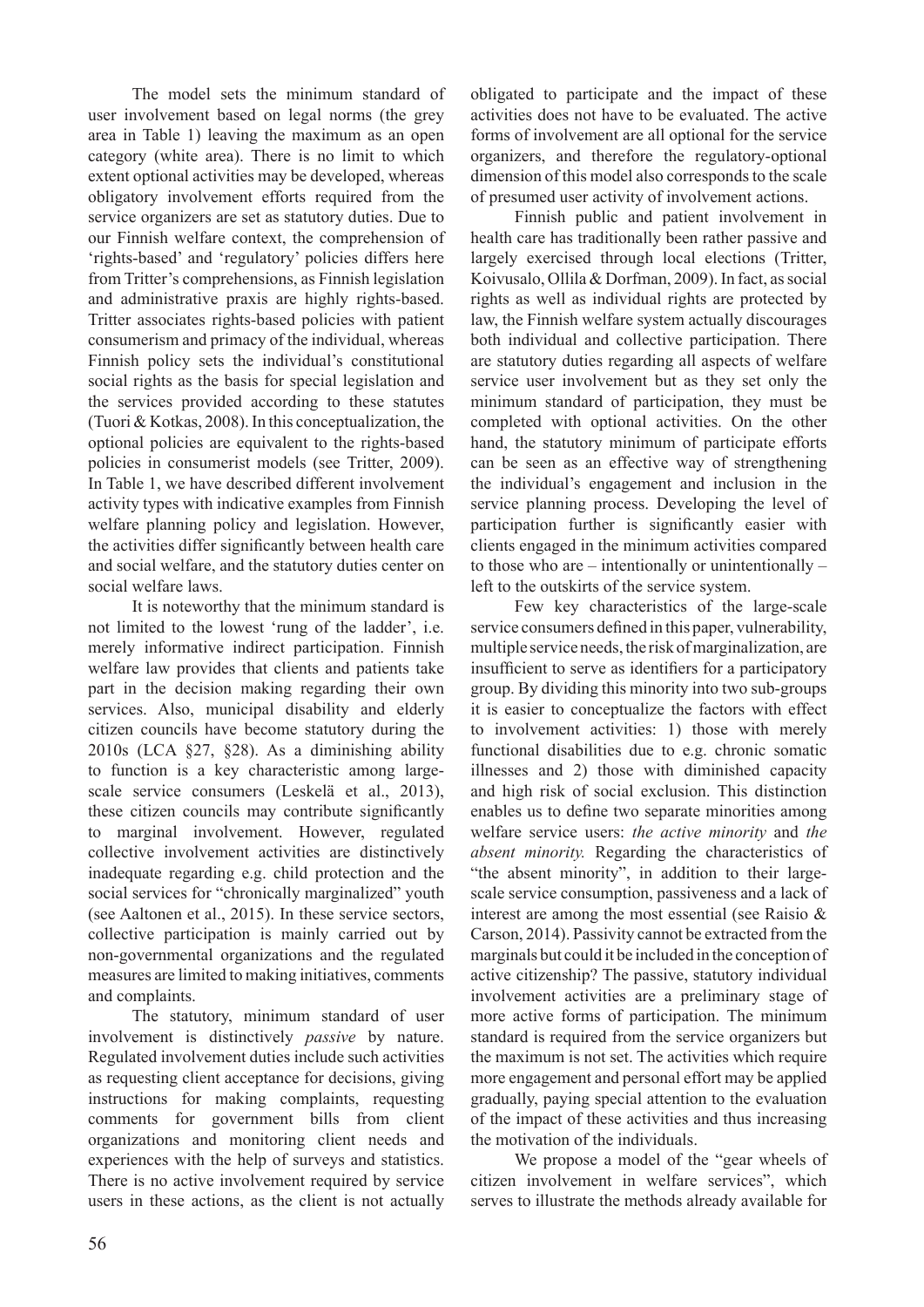promoting minority involvement (see Fig. 1). In the mechanism, the active minority is in a key position being able to influence the service system most effectively. These individuals have user expertise combined with high level activity and interest. The vast majority of citizens are non-users or relatively small-scale users, and their participation is hindered by a lack of both experience and interest. The absent minority has user experience but they lack interest and capacity. The three wheels can also be determined in terms of legal drivers, as the majority of citizens are the potential implementers of the freedom of choice in the opening welfare markets. The active minority has less freedom of choice due to their vast and multiple service needs, and the absent minority is entirely dependent on a predetermined standard

of services as they lack motivation and capacity for competitive tendering of service providers.

The model we propose demonstrates the mechanisms between different participatory activities: each user has an impact on the whole system, however small the contribution may be. Welfare service professionals act as machinists by relaying client views into the service planning process. They have the power of oiling the wheels by increasing the impact of involvement with effective and innovative procedures, or they can cast sand between the wheels by disengaging users from planning.



**Fig. 1.** The gear wheels of citizen involvement in welfare services

#### **Conclusions**

Finnish welfare services are entering a new era by making considerable changes in welfare service structures. Goals are ambitious: by subordinating earlier independent (as welfare service organizers) the total of 303 communities under 18 provinces, the state is pursuing better economic capacity

to produce services more rationally and equally. Social and health care services will be united in all levels of services and the freedom of choice in selecting service providers will be increased also by placing public welfare services to market-based competition. Whether furthering welfare policymaking processes to provinces, reasserting private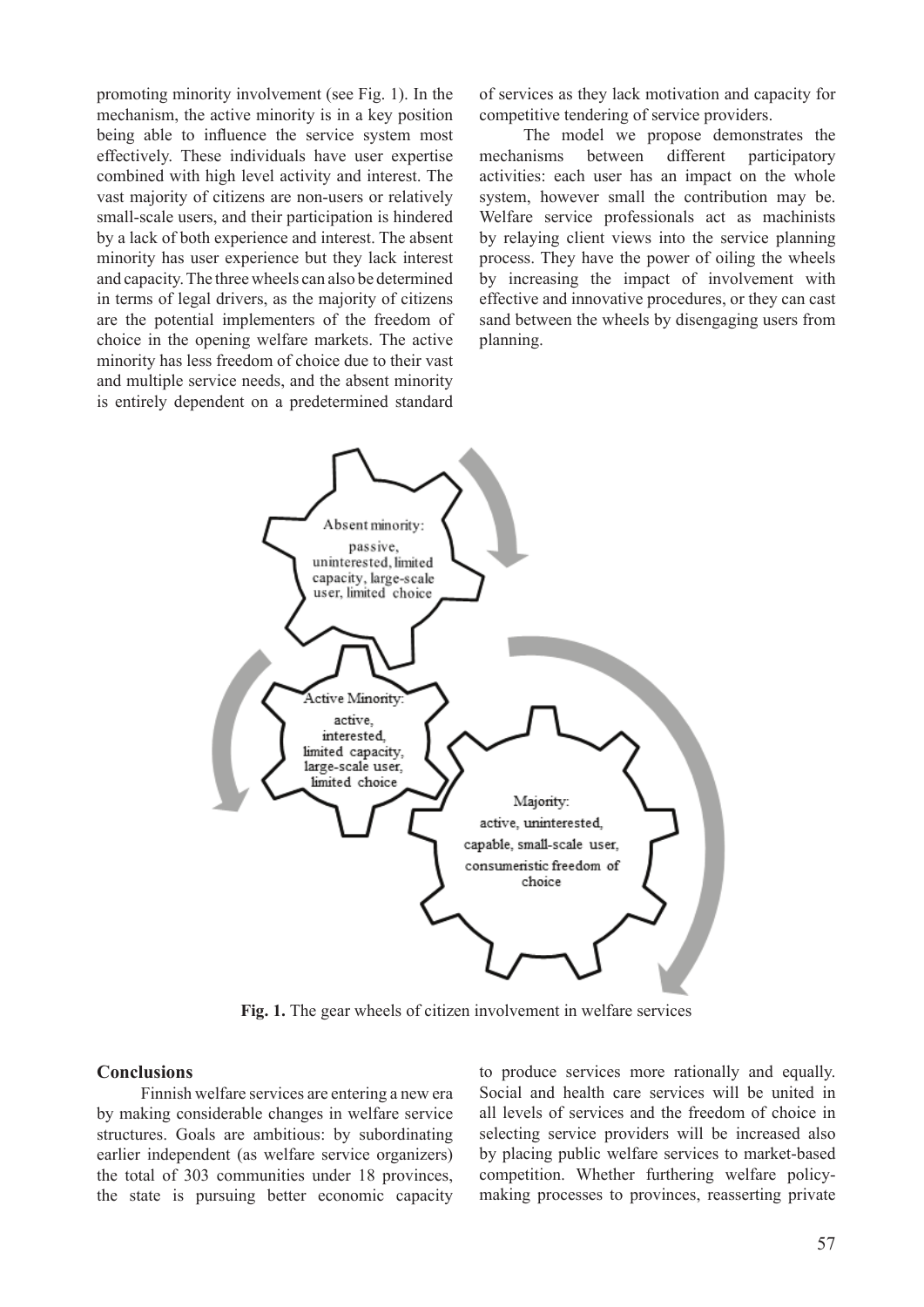services or increasing the discretion of service providers will enhance the position of marginalized service users as significant factors of welfare service development remains to be seen.

With reference to internationally numerous, substantial and yet unsuccessful efforts to cut health care costs by deliberating the troubled tenets of prioritization we find it significant to consider the expedients of citizen inclusion in order to rearrange Finnish welfare services more effectively. This requires careful assessment of meeting the fundamental standards of deliberative policymaking as well as the administrative potential to meet them in accordance with the laws and values to be protected.

 The traditional representative, also described as an aggregative model of democracy, serves in identifying the majority's preferences without a need or ways of interacting with others with opposing views and, more importantly, social vulnerability. In that sense, the representative decision-making institutions offer support for prolific inequality, particularly noteworthy in decisions serving public well-being. Considering the imbalance between the amount of services used by clients referred as underprivileged compared with general population, we suggest that, in the context of welfare policymaking and the development of welfare services in accordance with the general principles of deliberative decision making, more attention ought to be paid to the structure, inclusion and attributes of designated assemblies.

In Finnish health care and social welfare legislation, a shift towards strengthening the individual's right to participate has been significant. Despite their relation with the constitutional and human rights, the provisions regarding the patient's and client's right to participate are merely procedural and aimed at strengthening the ideal of an active citizen. When a welfare client is not capable or interested enough to participate even in one's own services planning, deliberative efforts appear not as empowering but rather as overburdening.

We approach the conceptualization of marginal involvement with emphasis on the legislative preconditions of social protection. Limited possibilities of engaging the 'absent minority' can be seen as a starting point in an evolving participatory mechanism. In our model, key actors are the active members of the minority. They have the same service needs as the marginalized groups but they possess more capacity and interest for participation. Thus, their involvement can be beneficiary to the absent minority in regards of developing statutory public services. The majority of population, on the other hand, has only small-scale service needs and little

experience or interest as users. Their participatory role is more connected to the client's freedom of choice and the non-regulated, consumeristic service provision. However, involvement efforts in every group have effects on the entire service system, provided that welfare professionals disseminate all relevant information they have received. Thus, engaging the absent minority can be reconstructed from an overburdening responsibility to a part of collective participation in welfare planning.

### **References**

- 1. Aaltonen, S., Berg, P., Ikäheimo, S. (2015). *Nuoret luukulla: Kolme näkökulmaa syrjäytymiseen ja nuorten asemaan palvelujärjestelmässä.* Nuorisotutkimusverkosto / Nuorisotutkimusseura. Verkkojulkaisuja 84.
- 2. The Act on the Status and Rights of the Clients of Social Care [Laki sosiaalihuollon asiakkaan asemasta ja oikeuksista]. *Suomen säädöskokoelma*. No. 812/2000.
- 3. The Act on the Status and Rights of the Patient [Potilaslaki]. *Suomen säädöskokoelma*. No. 785/1992.
- 4. Arnstein, S. R. (1969). A ladder of citizen participation. *American Institute of Planners Journal.* 35. 216-224.
- 5. The Act on the Status and Rights of the Client of Social Care. *Suomen säädöskokoelma.* No. 812/2000.
- 6. Baier, M. (2010). Citizen participation in legal decision making. In Lemann Kristiansen, B. & Storgaard, A. (Eds.). *Nordisk retssociologi: Status – aktuelle udfordringar – visioner.* 149-159. Aarhus:Jurist- og Økonomforbundets Forlag.
- 7. Beauchamp, T., Childress, J. (2012). *Principles of Biomedical Ethics* (7th ed.). New York: Oxford University Press.
- 8. Bächtiger, A., Niemeyer, S., Neblo, M., Steenbergen, M. R., Steiner J. (2010). Symposium Toward More Realistic Models of Deliberative Democracy. Disentangling Diversity in Deliberative Democracy: Competing Theories, Their Blind Spots and Complementarities. *Journal of Political Philosophy.* 18 (1). 32-63.
- 9. Bäcklund, P., Mäntysalo, R. (2010). Agonism and institutional ambiguity: Ideas on democracy and the role of participation in the development of planning theory and practice – the case of Finland. *Planning Theory.* 9(4). 333-350.
- 10. Castle, N., Ferguson-Rome, J., Teresi, J. (2015). Elder Abuse in Residential Long-Term Care: An Update to the 2003 National Research Council Report. *Journal of Applied Gerontology*. 34 (4). 407-443.
- 11. Chambers, S. (2003). Deliberative Democratic Theory. *Annual Review of Political Science*. 6. 307- 326.
- 12. The Constitution of Finland [Suomen perustuslaki]. *Suomen säädöskokoelma*. No. 731/1999.
- 13. Croft, S., Beresford, P. (1993). User involvement, citizenship and social policy. *Critical Social Policy*. 9. 5-18.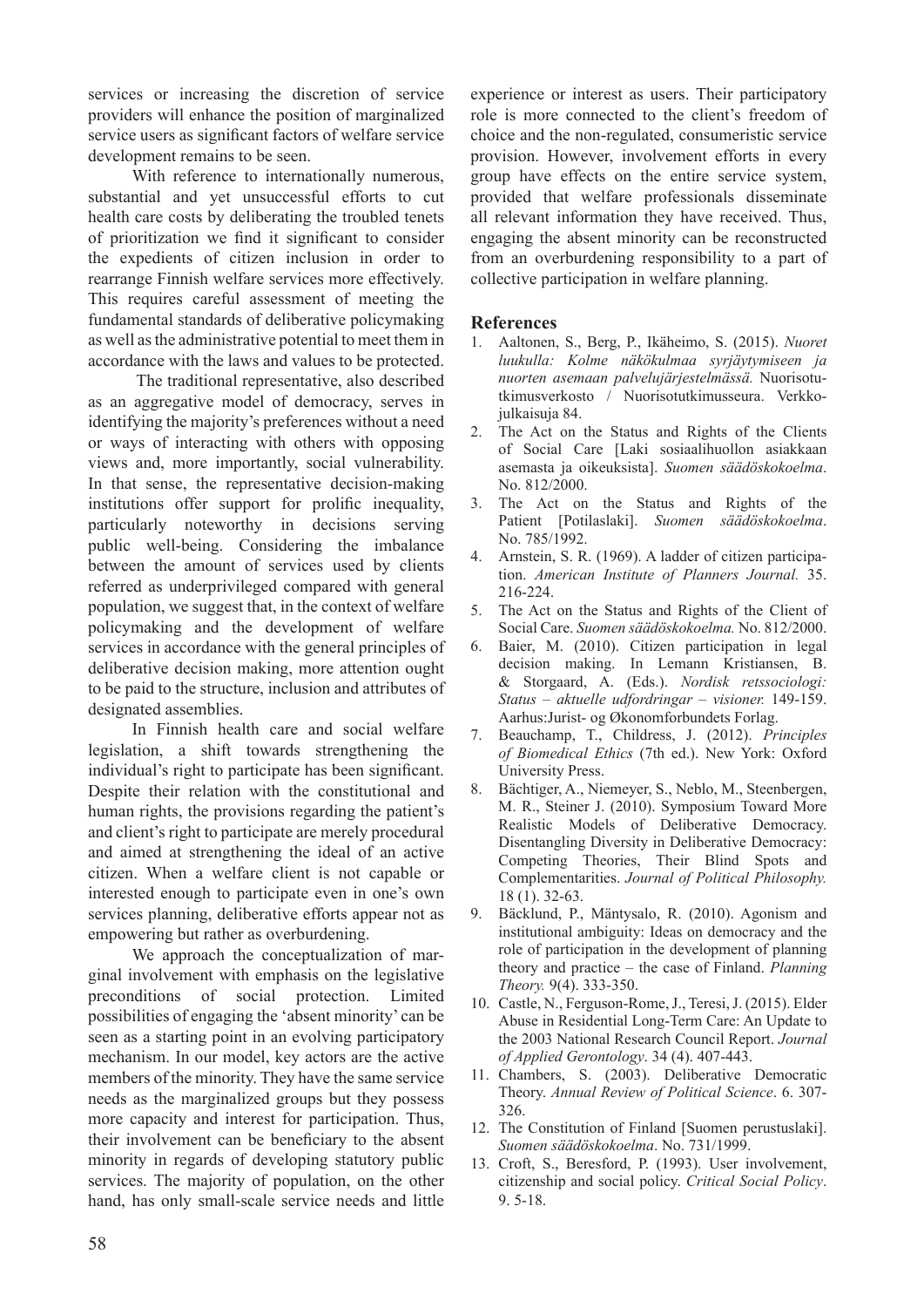- 14. DDI (2016). The Institute of Deliberative Democracy. Available at http://www.deliberaatio.org/~delibero/ wordpress/?page\_id=145.
- 15. Dryzek, J. S. (2005). Deliberative democracy in divided societies: Alternatives to Agonism and Analgesia. *Political Theory*. 33(2). 218-242.
- 16. Dryzek, J. S. (2010). *Foundations and frontiers of deliberative democracy.* New York, NY: Oxford University Press.
- 17. Finne-Soveri, H., Noro, A. (2012). Vanhusten osallisuutta voidaan vahvistaa: Ikääntyvien hoidon tavoitteena on terveydentilasta ja toimintakyvystä riippumatta edistää voimaantumista ja osallisuutta. *Tesso*. 25.9.2012. Available at http://tesso.fi/content/ vanhusten-osallisuutta-voidaan-vahvistaa.
- 18. Fishkin, J. S. (2009). *When the people speak*. Oxford: Oxford University Press.
- 19. Fook, J. (2000). Deconstructing and Reconstructing Professional Expertise. In Fawcett, B & Featherstone, B. & Fook, J. & Rossiter, A. (Eds.). *Practice + Research in Social Work. Postmodern Feminist Perspectives.* 104-119. London: Routledge.
- 20. Fung, A. (2003). Survey Article: Recipes for Public Spheres: Eight Institutional Design Choices and Their Consequences. *The Journal of Political Philosophy.* 11 (3). 338-367.
- 21. Fung, A., Warren, M. E. (2011). The Participedia Project: An Introduction. *International Public Management Journal.* 14(3). 341-362.
- 22. Government Bill 268/2014 [HE 286/2014 vp.]. *Hallituksen esitys eduskunnalle kuntalaiksi ja eräiksi siihen liittyviksi laeiksi*.
- 23. Government Bill 137/1999 [HE 137/1999 vp.]. *Hallituksen esitys eduskunnalle laeiksi sosiaalihuollon asiakkaan asemasta ja oikeuksista sekä sosiaalihuoltolain muuttamisesta ja eräiksi niihin liittyviksi laeiksi*.
- 24. Government Decree on the activities of social welfare know-how centres. [Laki sosiaalialan osaamiskeskustoiminnasta]. *Suomen säädöskokoelma*. No. 1230/2001.
- 25. Health Care Act [Terveydenhuoltolaki]. *Suomen säädöskokoelma*. No. 1326/2010.
- 26. Hänninen, S. (2010). Sosiaalioikeudet ja perustuslakiuudistus. In Pajukoski, M. (Ed.). *Pääseekö asiakas oikeuksiinsa?* 183-227*.* Sosiaalija terveydenhuollon ulkopuoliset tekijät -työryhmä, raportti III. Helsinki: Terveyden ja hyvinvoinnin laitos.
- 27. Kallio, J. (2008). Yksityisten lääkäripalvelujen käyttö ja ideologiset tekijät. *Yhteiskuntapolitiikka.* 73(5). 477-493.
- 28. Kapiainen, S., Seppälä, T.T., Häkkinen, U., Lauharanta, J. (2010). Pääkaupunkiseudun erittäin kalliit potilaat. *THL Avauksia.* 3.
- 29. Karpowitz, C. F., Raphael, C., Hammond, A. S. (2009). Deliberative Democracy and Inequality: Two Cheers for Enclave Deliberation among the Disempowered. *Politics & Society.* 37(4). 576-615.
- 30. Kotkas, T. (2010). Governing health and security in the twenty-first century: Active citizenship through the right to participate. *Law Critique*. 21. 163-182.
- 31. Lafont, C. (2015). Deliberation, participation, and democratic legitimacy: should deliberative minipublics shape public policy? *The Journal of Political Philosophy*. 23 (1). 40-63.
- 32. Larsson, S. (2013). On legal complexity: Between law in books and planning in practice. In Baier, M. (Ed*.*). *Social and Legal Norms: Towards a Socio-Legal Understanding of Normativity.* 285-307. Farnham: Ashgate.
- 33. Leskelä, R.-L., Komssi, V., Sandström, S., Pikkujämsä, S., Haverinen, A., Olli, S-L., Ylitalo-Katajisto, K. (2013). Paljon sosiaali- ja terveyspalveluja käyttävät asukkaat Oulussa. *Suomen Lääkärilehti.* 48(68). 3163-3168.
- 34. The Local Government Act [Kuntalaki]. *Suomen säädöskokoelma*. No. 410/2015.
- 35. Martin, G. P. (2008). "Ordinary people only": knowledge, representativeness, and the publics of public participation in healthcare. *Sociology of Health & Illness.* 30 (1). 35-54.
- 36. Martin, G. P. (2011). The third sector, user involvement and public service reform: a case study in the co-governance of health service provision. *Public Administration*. 89 (3). 909-932.
- 37. Mathiesen, T. (2005). *Rätten i samhället*. Lund: Studentlitteratur.
- 38. Merton, R. K. (1968). *Social Theory and Social Structure*. Enlarged ed. New York: The Free Press.
- 39. Miller, D. (2000). Citizenship and national identity. Malden, MA: Blackwell.
- 40. Mooney, G. (2009). *Challenging health economics.* New York: Oxford University Press.
- 41. Mooney, G. (2012). Why are we failing on health equity and how can we do better in future? *Australian and new Zealand Journal of Public Health.* 36 (6). 512.
- 42. Mäki-Petäjä-Leinonen, A. (2003). *Dementoituvan henkilön oikeudellinen asema*. Helsinki: Suomalainen lakimiesyhdistys.
- 43. Möttönen, S. (2012). *Kunnan poliittisen johtamisen uudistaminen – kokemuksia, näkemyksiä ja ehdotuksia.* Helsinki: Suomen Kuntaliitto.
- 44. Nurmi-Koikkalainen, P. (2006). Pienten ja haavoittuvien ryhmien oikeuksien varmistaminen näkökulmia ja ehdotuksia sosiaali- ja terveydenhuollon palveluiden kohdentumisen oikeudenmukaisuuden varmistamiseksi. In Teperi, J., Vuorenkoski, L., Manderbacka, K., Ollila E., Keskimäki, I. (Eds.). *Riittävät palvelut jokaiselle: Näkökulmia yhdenvertaisuuten sosiaali- ja terveydenhuollossa.* 173-180. Helsinki: Stakes.
- 45. Oberlander, J., Marmor, T., Jacobs, L. (2001). Rationing medical care: rhetoric and reality in the Oregon Health Plan. *Canadian medical association journal.* 164 (11). 1583-1587.
- 46. Oliver, S., Rees, R., Clarke-Jones, L., et al. (2008). A multidimensional conceptual framework for analysing public involvement in health services research. *Health Expectations.* 11. 72-84.
- 47. Open Government Action Plan Finland (2015). Available at http://www.opengovpartnership.org/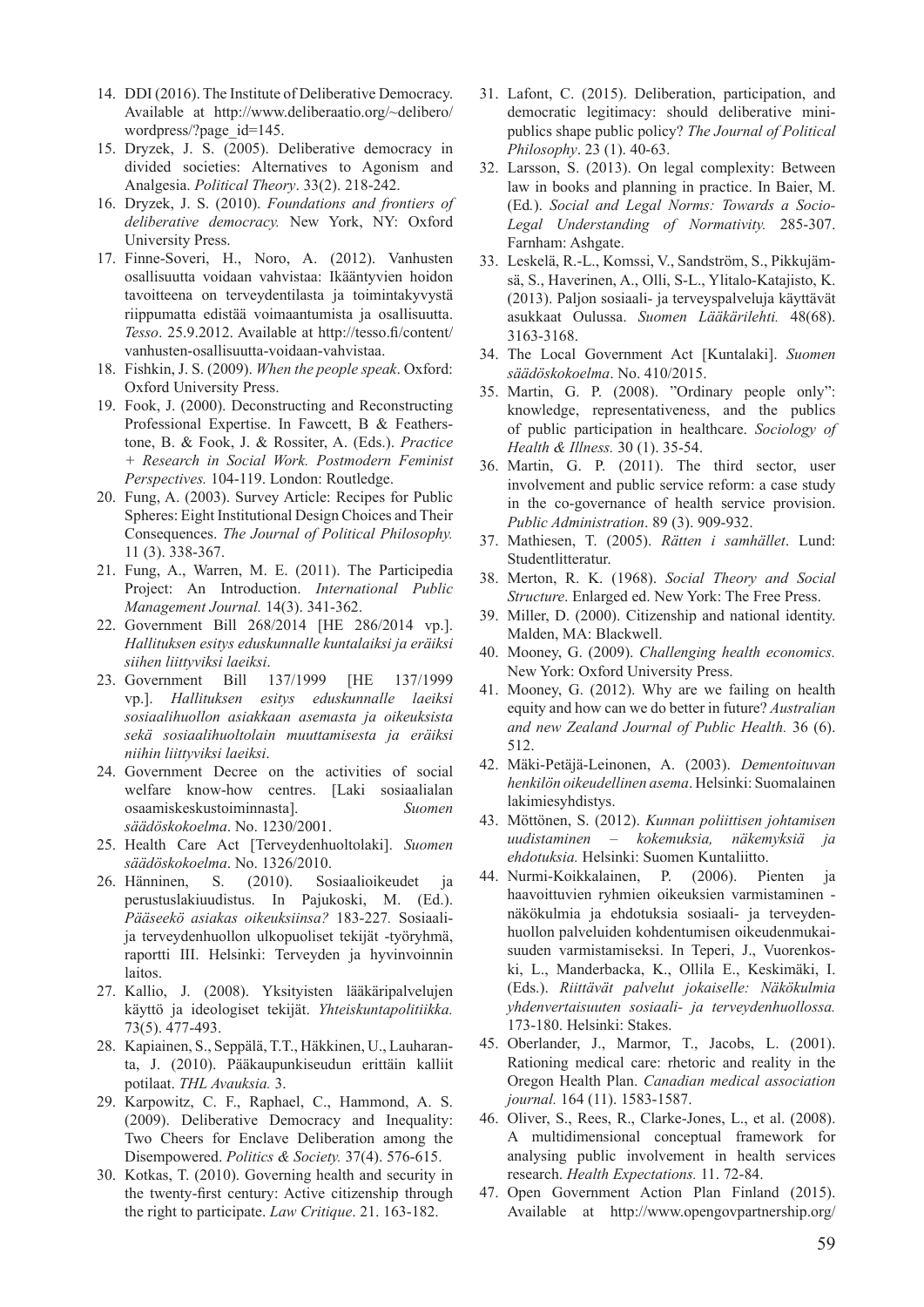sites/default/files/OGP\_Action\_Plan\_Finland-2015\_ 2017.pdf.

- 48. Parkinson, J. (2006). *Deliberating in the real world: problems of legitimacy in deliberative democracy.* Oxford: Oxford University Press.
- 49. Parton, N., O'Byrne, P. (2000). *Constructive Social Work. Towards a New Practice*. London: Macmillan.
- 50. Pateman, C. (1970). *Participation and Democratic Theory.* New York, NY: Cambridge University Press.
- 51. Paunio, R. (2001). Oikeudenmukaisuus terveydenhuollossa. In *Oikeudenmukaisuus ja ihmisarvo suomalaisessa terveydenhuollossa.* 24-26. Selvityksiä 2001:1. Helsinki: Sosiaali- ja terveysministeriö.
- 52. Pylkkänen, A. (2004). Constructions of legal person in a "communitarian" context: The modernisation of law in Finland. In Puuronen, V., Häkkinen, A., Pylkkänen, A., Sandlund, T., Toivanen, R. (Eds.). *New Challenges for the Welfare Society.* 64-89. Publications of Karelia Institute. Joensuu: University of Joensuu.
- 53. Raisio, H. (2010). The Public as Policy Expert: Deliberative Democracy in the Context of Finnish Health Care Reforms and Policies. *Journal of Public Deliberation.* 6 (2). Art. 6.
- 54. Raisio, H., Carson, L. (2014). Deliberation within sectors: Making the case for sector mini-publics. *International Review of Social research*. 4(1). 75-92.
- 55. Raisio, H., Valkama, K., Peltola, E. (2014). Disability and deliberative democracy: towards involving the whole human spectrum in public deliberation. *Scandinavian Journal of Disability Research*. 16:1. 77-97.
- 56. Raisio, H., Vartiainen, P. (2015). Accelerating the public's learning curve on wicked policy issues: results from deliberative forums of euthanasia. *Policy Sciences.* 48. 339-361.
- 57. Riikonen, E., Makkonen, M., Smith, G. (2004). Good Marginality? In Puuronen, V., Häkkinen, A., Pylkkänen, A., Sandlund, T., Toivanen, R. (Eds.). *New Challenges for the Welfare Society.* 311-325. Publications of Karelia Institute. Joensuu: University of Joensuu.
- 58. Rosen, P. (2006). Public dialogue on healthcare prioritization. *Health Policy.* 79. 107-116.
- 59. Sanders, L. M. (1997). Against Deliberation. *Political Theory*. 25 (3). 347-376.
- 60. Social Welfare Act. *Suomen säädöskokoelma* 2014. No. 1301/2014.
- 61. STM (2011). Sosiaalisesti kestävä Suomi 2020. Sosiaali- ja terveyspolitiikan strategia. *Sosiaali- ja terveysministeriön julkaisuja* 1.
- 62. Sunstein, C. R. (2002). The Law of Group Polarization. *The Journal of Political Philosophy*. 10(2). 175- 195.
- 63. Tritter, J. (2009). Revolution or evolution: the challenges of conceptualizing patient and public involvement in a consumerist world. *Health Expectations*. 12.275-287.
- 64. Tritter, J., Koivusalo, M., Ollila, E., Dorfman, P. (2009). *Globalization, Markets and Healthcare Policy: Redrawing the Patient as a Consumer*. London: Routledge.
- 65. Tuori, K., Kotkas, T. (2008). *Sosiaalioikeus* (4th ed.). Helsinki: WSOY Pro.
- 66. Tähtinen, J., Broberg, M., Forssen, K., Hakovirta, K. (2004). Family resources as positive factors and risk factos for young children's well-being. In Puuronen, V., Häkkinen, A., Pylkkänen A., Sandlund, T., Toivanen, R. (Eds.). *New Challenges for the Welfare Society.* 257-274. Publications of Karelia Institute. Joensuu: University of Joensuu.
- 67. Valvira (2016). Abuse of the elderly noticed by 93 per cent of respondents to questionnaire, which also revealed shortcomings in carrying out in-house control and duty to notify. Available at https://www. valvira.fi/web/en/-/abuse-of-the-elderly-noticed-by-93-of-respondents-to-valvira-s-questionnaire-whichalso-revealed-shortcomings-in-carrying-out-inhouse-control-and-dut.
- 68. Vartiainen, P. (2010). Changes and challenges in Finnish health care management. *Society and Economy.* 32 (1). 123-136.
- 69. Vasilev, G. (2013). Preaching to the choir or converting the uninitiated? The integrative potential of in-group deliberations. *Critical Review of International Social and Political Philosophy*. 16 (1). 109-129.
- 70. Vigoda, E. (2002). From Responsiveness to Collaboration: Governance, Citizens, and the Next Generation of Public Administration. *Public Administration Review.* 62 (5). 527-540.
- 71. Walsh, K. C. (2007). The democratic potential of civil dialogue. In Rosenberg, S. W. (Ed.). *Deliberation, participation and democracy: can the people govern?*  45-63. New York, NY: Palgrave Macmillan.
- 72. Young, I. M. (2000). *Inclusion and Democracy*. Oxford, NY: Oxford University Press Inc.

Perttola, L., Pernaa, H.-K.

#### **Ausschluss einer Minderheit bei der Wohlfahrtsplanung: Ist es gut, den Bürgern das Recht auf Verantwortung einzuräumen, oder überbeansprucht man sie damit?**

#### Zusammenfassung

Dieser Artikel befasst sich mit den legislativen und partizipatorischen Möglichkeiten, die Gruppe von Dienstleistungsnutzern, die bei der Entwicklung der kommunalen Wohlfahrtsdienstleistungen als "marginal"

bezeichnet wird, einzubeziehen und anzuerkennen. Wir beginnen mit der Beschreibung der Theorie der deliberativen Beschlussfassung, wobei der Schwerpunkt auf dem Bereich der Wohlfahrtsdienstleistungen liegt.